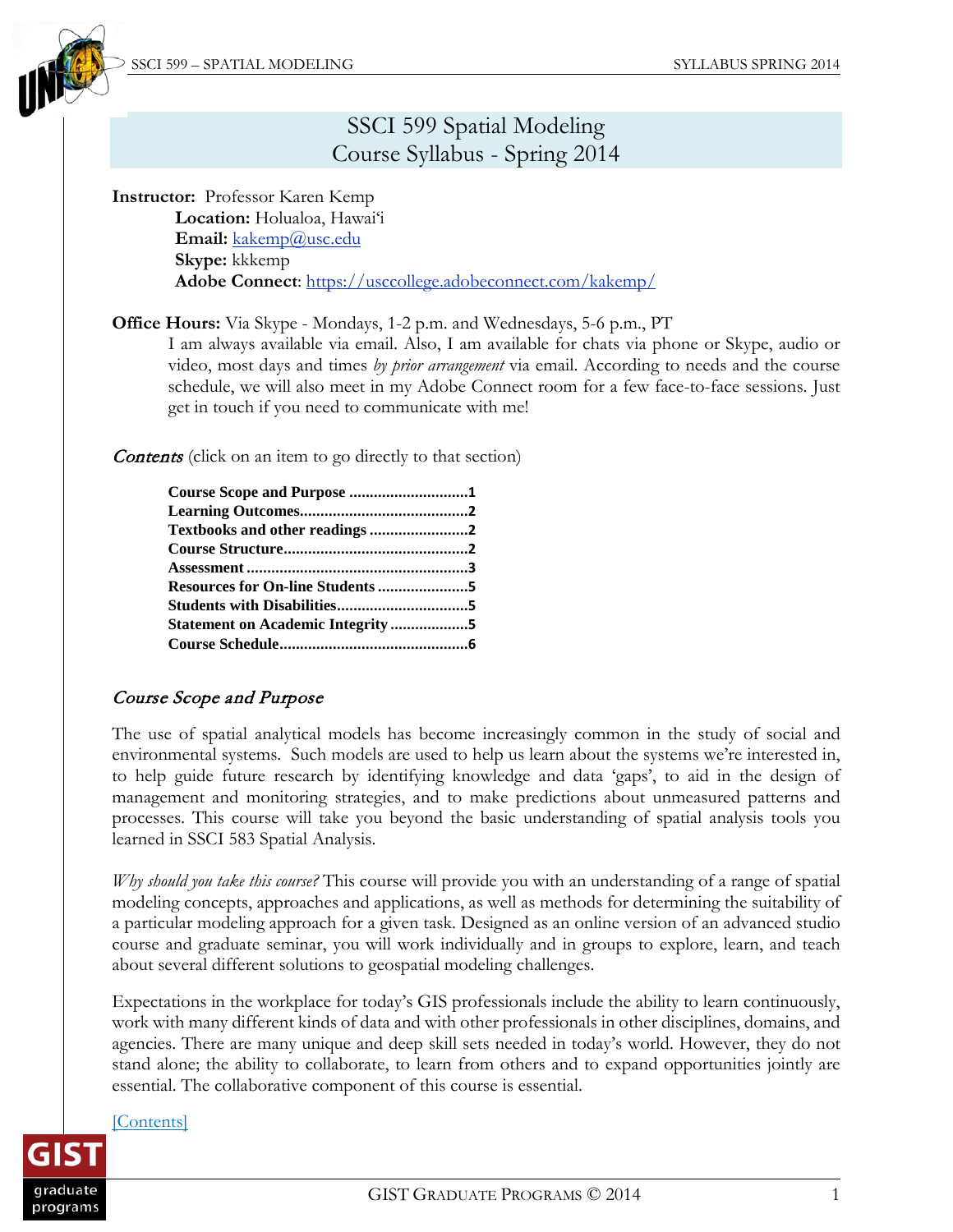

# <span id="page-1-0"></span>Learning Outcomes

On completion of this course, students should be able to:

- Explain how complex spatial models can be used to help solve and understand environmental and social problems and management challenges.
- Describe the range of tools and techniques that fall within the collection of spatial analytical models.
- **Represent spatially and temporally dynamic social and environmental processes using spatial** modeling tools.
- Assess the validity, uncertainty and sensitivity of model results, both in the research literature and in your own work.
- Use and integrate with ArcGIS, alternative modeling solutions including open source GIS options and external software applications
- Solve GIS tasks of moderate complexity independently with the help of various online resources.
- Collaborate with others to develop team expertise in advanced modeling tools.
- Working with domain experts, outline possible modeling solutions for their loosely specified spatial problems.
- Convey complex technical information and modeling results to a non-technical audience through presentations, reports and graphics.
- Describe how different GIS, modeling, mathematical, and statistical software packages can be integrated to produce results that none of these systems in isolation is able to produce.

# [\[Contents\]](#page-0-1)

# <span id="page-1-1"></span>Textbooks and other readings

The required textbooks for this course are:

- O'Sullivan, David, and George LW Perry. 2013. *Spatial Simulation: Exploring Pattern and Proces*s. Wiley-Blackwell.
- Mitchell, Andy. 2012. *The Esri Guide to GIS Analysis, Volume 3: Modeling Suitability, Movement, and Interaction*. Redlands, CA, Esri Press.

Additional readings that focus on topics relevant to course themes selected by students will be identified as part of the literature search components of each course section.

[\[Contents\]](#page-0-1)

# <span id="page-1-2"></span>Course Structure

The main theoretical concepts will be provided through text readings and self-directed research you will do in the published literature and on the web and through hands-on experimentation with various tools and technologies.

The course will generally unfold on a triweekly basis. Each set of three weeks will be focused on a particular aspect of spatial modeling. In order to make sure you are exposed to as broad a range of material as possible, the class will be divided into small groups, each of which will be charged with learning about a different modeling solution or environment. Group members will support each other as you learn your assigned topic, completing some intermediate assignments. At the end of the three

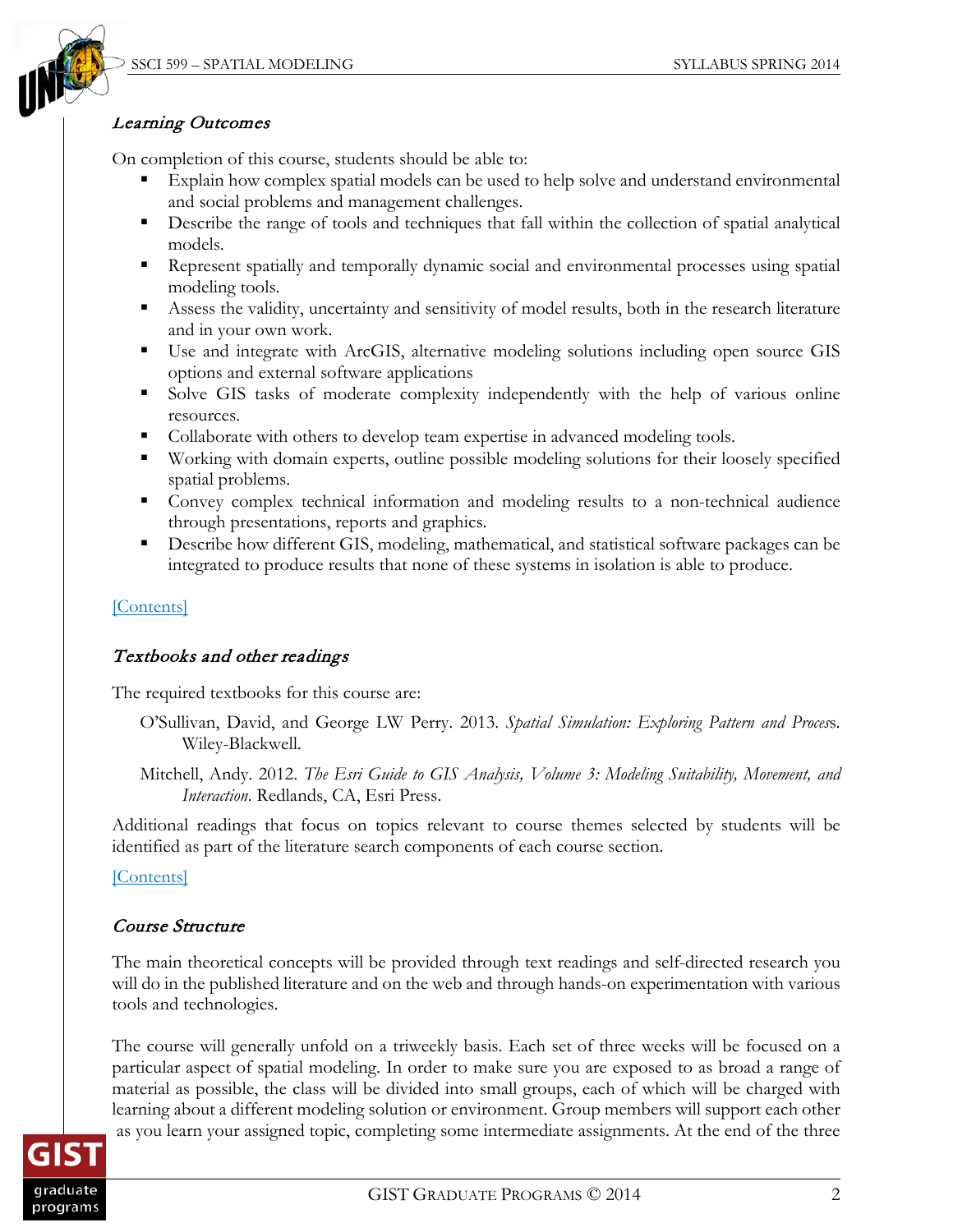weeks, each group will present what they have learned to the rest of the class in a brief tutorial (written or on-line). In this way you will learn some of the material deeply while also learning a bit about related topics. You will finish the course by completing a spatial modeling project on a topic of your choice either on your own or in a self-identified group.

### [\[Contents\]](#page-0-1)

#### <span id="page-2-0"></span>Assessment

There are several different kinds of assignments with at least one due weekly. These are described in the Weekly Folders on Blackboard. Due dates are shown in the summary that follows.

- *Graded Blogs/Wikis* (7 worth a total of 23 points, varying individual weights) Throughout the term the class will explore a variety of topics through graded blogs and wikis. These tasks are designed to engage you in the material and to expand your research results beyond what you are personally able to uncover. Requirements for participation by way of comments and responses will be provided in detail in the assignment instructions.
- *Resume Assignment* (1 worth 2 points). We require all current students to post and maintain a public resume, short biography and recent photo on our shared GIST Student Community Blackboard site. With your permission, your resume will be included in the GIST Resume Book. The latter is compiled annually and along with our web presence used to promote our programs and more importantly, your skills, experience, and professional aspirations.
- *Tutorial Assignments* (3 worth a total of 9 points) On completion of three tutorials about statistics and modeling tools and environments, you will complete a brief assignment to demonstrate your acquisition of the relevant skills and knowledge.
- *Group Modeling Learning Modules* (3 worth a total of 36 points) Each of the three group work sections will end with the presentation of a brief learning module through which you will teach your classmates what you have learned (teaching is the best way to learn!). A portion of these points will be assigned through self and peer review which will be described in the assignment instructions.
- *Final Project* (3 components worth a total of 30 points) To integrate your learning of all the material covered in the course, you will design, undertake and report on an individually chosen spatial modeling project. The Final Project will have three components including a proposal with theoretical context and model conceptualization (12 points), a public presentation (6 points, made on-line via *Adobe Connect*) and a fully annotated and illustrated project report on your model implementation (12 points).

#### *Assessment Due Dates*

Unless otherwise indicated in the assignment handouts, all assignments are due by 11:59 pm Pacific Time (PT) on Mondays. Your attention to on-time assignment submission is essential if I am to meet my goal to return comments on your submitted assignments before the next one is due. Sometimes this is impossible, so I will post a notice on anticipated delays if needed.

Strict penalties apply for late assignments as follows:

• All assignments will be docked 2 points up to FOUR days late. No points will be given for submissions more than FOUR days late.

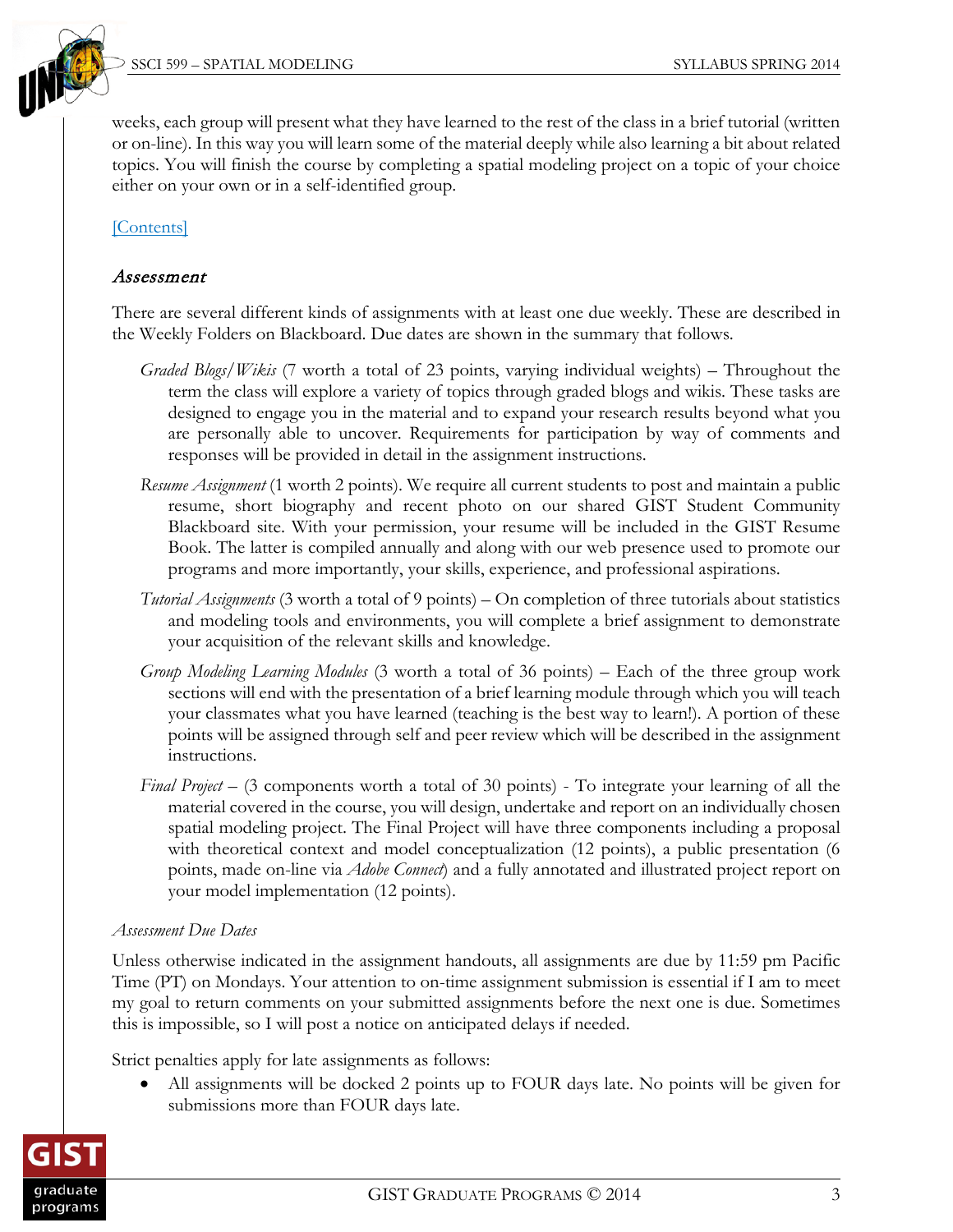

• Additionally, no written work will be accepted for grading after 5:00 p.m. PT on the last day of classes.

*Summary of Assessments*

| Assessment                | Number | Points Each           | <b>Total Points</b> |
|---------------------------|--------|-----------------------|---------------------|
| <b>Weekly Assignments</b> |        |                       |                     |
| Resume Assignment         |        | $\mathcal{D}_{\cdot}$ | 2                   |
| Wikis and Blogs           |        | $3$ to 6              | 23                  |
| Tutorial Assignments      | 3      | 3                     | 9                   |
| Group Lessons             | 3      | 12                    | 36                  |
| Project Components        |        |                       |                     |
| Proposal                  |        | 12                    | 12                  |
| Presentation              |        | 6                     | 6                   |
| Final Report              |        | 12                    | 12                  |
|                           |        |                       |                     |
| Total                     | 17     |                       | $100$ points        |

The grade breaks across the 100 possible points for this course will be as follows. Note that for graduate work, C- is a failing grade. Values indicate the lower end of each letter range to the left.

| сак |                 | $\sim$ |          |  |  |             | υJ | - - | $\overline{\phantom{a}}$ |                          |  |
|-----|-----------------|--------|----------|--|--|-------------|----|-----|--------------------------|--------------------------|--|
|     | д<br><u>. .</u> |        | 1-<br>-- |  |  | $\sim$<br>- |    |     |                          | $\overline{\phantom{0}}$ |  |

## [\[Contents\]](#page-0-1)

## **Requirements**

*Technology –* ArcGIS is provided online via the GIST Server; hence, you do not need to install it on your own computer. Instead, every student must have the following technology requirements:

- A computer with a fast Internet connection.
- A functional webcam and a microphone for use whenever a presentation or meeting is scheduled.
- A current web browser, Firefox recommended, to access the GIST Server
- *GIST Server and Tech Support* This course will utilize the SSI GIST Server which is a virtual desktop. You access the GIST Server at [https://gistonline.usc.edu.](https://gistonline.usc.edu/) If you are unable to connect to the server or experience any type of technical issues, send an email *using your USC account* to GIST Tech Support at  $g$ istsupport $(a)$ dornsife.usc.edu, making sure to copy (cc) me on the email. GIST Tech Support is available Monday through Friday, 9:00am-5:00pm PT.
- *Communications* This is a distance learning course, so most of our interactions will be asynchronous (not at the same time). All materials to be handed in will be submitted via Blackboard. It is each student's responsibility to stay informed about what is going on in our course. In addition to email

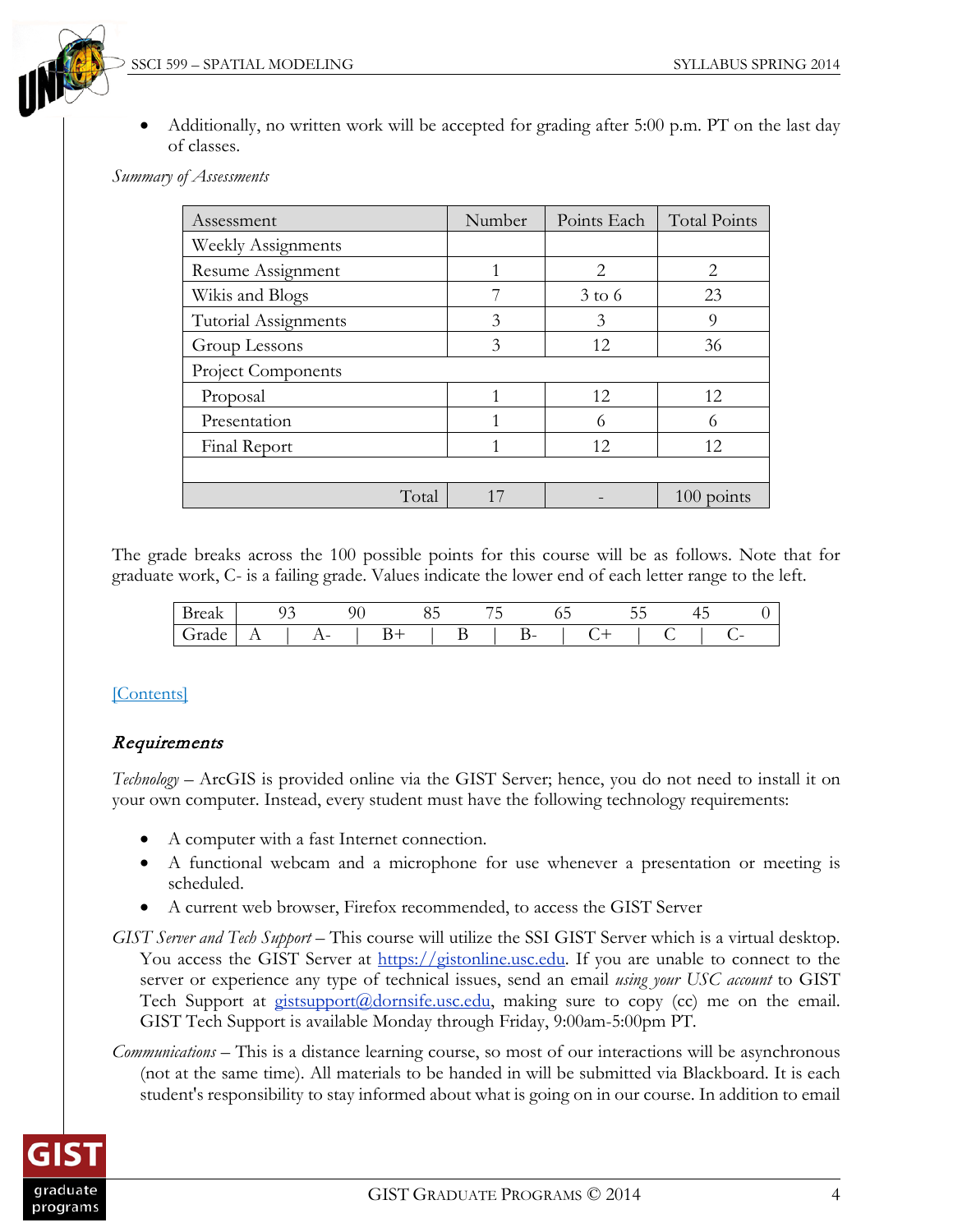

about time-sensitive topics, any important announcements will be posted on the Announcement page in Blackboard. Be sure to check these each time you log onto Blackboard.

I will send via email through Blackboard any notices that are time sensitive. Please be sure that you read as soon as possible all email sent from Blackboard or from me. Do not ignore course email until the day before assignments are due. Also double check to be sure that email sent from the USC blackboard account does not go into your junk mail!

While I am usually on-line all day and will probably respond to emails from students very quickly, I will endeavor to respond to all email within 24 hours of receipt, aiming for no more than 36 hours delay. In the rare case when I expect to be off-line for more than 24 hours, I will post an announcement on the Blackboard site.

*Workload* – This is a four credit, one semester course. Students should expect to spend 10-15 hours per week completing the work in this course.

#### [\[Contents\]](#page-0-1)

### <span id="page-4-0"></span>Resources for On-line Students

Our course Blackboard site provides links to several different resources that you may need. In particular, you will be making frequent use of the on-line USC Library that is available to all registered students through the link [http://www.usc.edu/libraries.](http://www.usc.edu/libraries) Once on this site, you can find additional resources for distance students under the link "Library Services". Many other resources and links to key people you may need to contact are also listed on the Blackboard site under Other Resources and Contacts.

### <span id="page-4-1"></span>Students with Disabilities

Any student requesting academic accommodations based on a disability is required to register with Disability Services and Programs (DSP) each semester. A letter of verification for approved accommodations can be obtained from DSP. Please be sure the letter is delivered to an instructor as early in the semester as possible. DSP is located in STU 301 and is open from 8:30 a.m. to 5:00 p.m., Monday through Friday. The phone number for DSP is (213) 740-0776.

### <span id="page-4-2"></span>Statement on Academic Integrity

USC seeks to maintain an optimal learning environment. General principles of academic honesty include the concept of respect for the intellectual property of others, the expectation that individual work will be submitted unless otherwise allowed by an instructor, and the obligations both to protect one's own academic work from misuse by others as well as to avoid using another's work as one's own. All students are expected to understand and abide by these principles. Scampus, the Student Guidebook, contains the Student Conduct Code in Section 11.00, while the recommended sanctions are located in Appendix A: [http://scampus.usc.edu/files/2013/05/appendix\\_a.pdf.](http://scampus.usc.edu/files/2013/05/appendix_a.pdf) Students will be referred to the Office of Student Judicial Affairs and Community Standards for further review, should there be any suspicion of academic dishonesty. The Review process can be found at: [http://www.usc.edu/student-affairs/SJACS/.](http://www.usc.edu/student-affairs/SJACS/)

#### [\[Contents\]](#page-0-1)